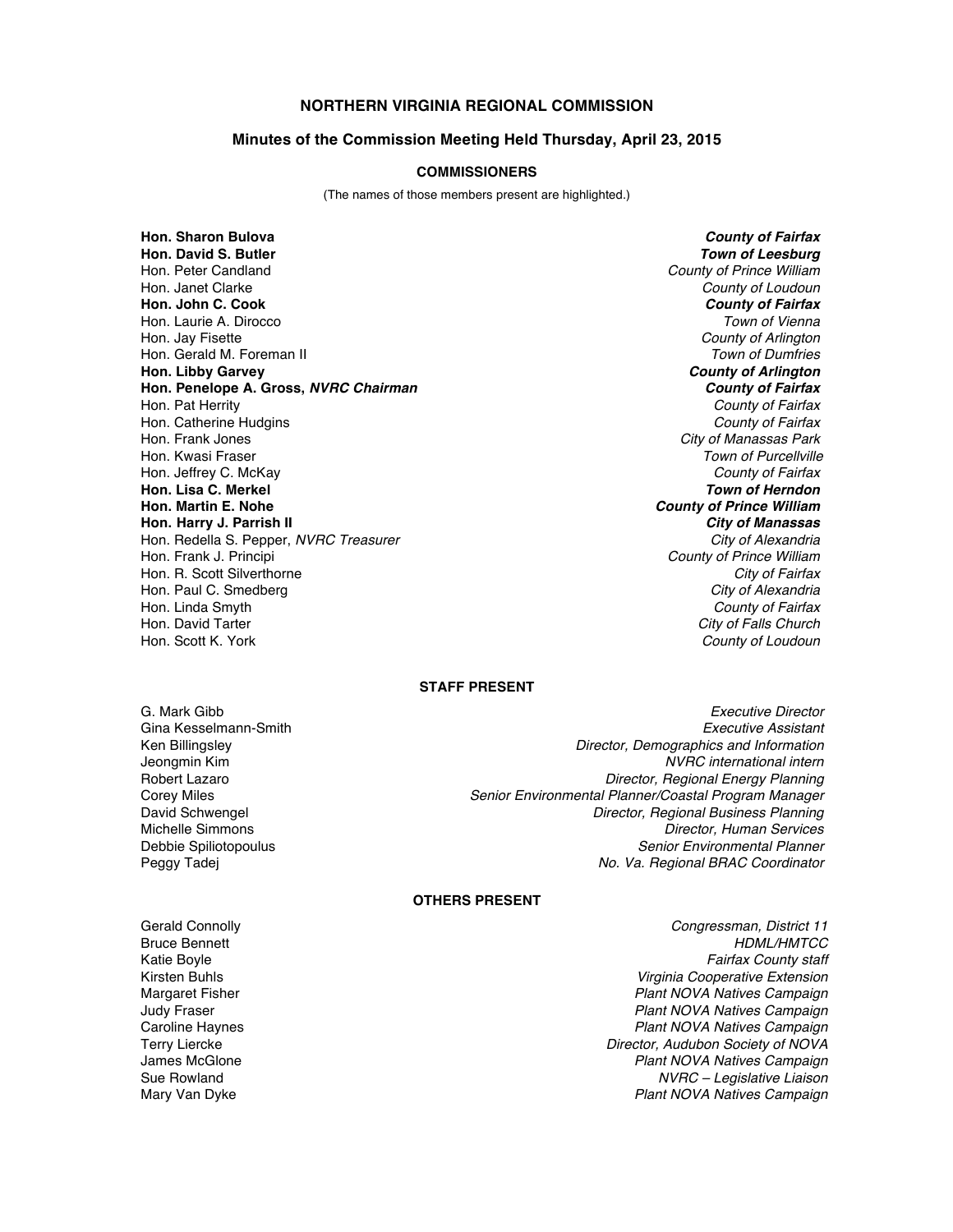Summary Minutes of the Commission April 23, 2015 Page 2

ALLEGIANCE

CALL TO ORDER Chairman Gross called the meeting to order at 7:40 p.m.

PLEDGE OF The Pledge of Allegiance was recited by all present.

ROLL CALL The roll was called and all members present or absent were noted for the record.

MINUTES Commissioner Butler moved approval of the Commission meeting minutes of March 26, 2015. The motion was seconded by Commissioner Bulova and carried unanimously. Commissioner Garvey abstained, as she didn't attend the last Commission meeting.

PRESENTATION 1 Chairman Gross introduced and welcomed Congressman Gerald E. Connolly.

Congressman Connolly started out with saying that so much of the regional work gets done in meetings like this and it almost never gets any attention and thanked for serving.

He then proceeded with the following: This Congress started out badly, as for the first 100 days nothing got done. There were also threats of shutting down the Department of Homeland Security. But then Speaker Boehner allowed a sort of a non-partisan vote to keep it open and extend funding through the end of the year without conditions. That is how in the last 40 years all major fiscal issues have been resolved. Transportation section though cannot operate on short-term horizon. It requires long-term planning. There are 61,000 bridges in the US that are substandard. The question is how can long term planning be funded. The bottom line is the US has to invest in infrastructure, and if we do there is a return on that investment (e.g. Metro system in our region). Whatever it costs, it serves its purpose.

On a positive note from the economic point of view there is mostly good news. The numbers are all up where they need to be up and down where they need to be down. Congressman Connolly also added that the US just completed the 61st consecutive month of net positive job growth, for example. That has never happened in the history of the US.

Congressman Connolly also commented on the budget that just has been conferenced and said that it is terrible. It cuts 5 trillion dollars in domestic investments over the next 10 years. That affects everything NVRC does. But the debt was not reduced. Instead the 5 trillion savings went towards a tax cut, to reduce the top tax level from 36 % to 25 %. That costs 5 trillion dollars. That is a public policy commitment. According to Congressman Connolly this was a disastrous thing to do and so this budget is not good, especially not for Northern Virginia.

Then Congressman Connolly brought up the I-66 issues. Recently Congressmen Connolly, Comstock, Beyer and Woodall, who represent all of Northern Virginia in Congress, wrote a letter to the Secretary of Transportation outlining their concerns, that not one of them was brought into this discussion for their input, even though their constituents are going to be very affected by the plans that are being discussed regarding I-66. Some local officials have been briefed and Congressman Connolly and his fellow 3 Congressmen who participated in the letter to the Secretary of Transportation, haven't taken the position that they oppose a specific proposal, but they raise serious questions. Depending on your route (e.g. route from Loudoun to Washington DC) you might get hit 3 times with tolls under this new plan for the I-66. You will be hit on the Dulles Greenway, Toll road and I-66. Going from HOV 2 to HOV 3 is a very serious change. The enforcement of the HOV 2 rules is very slim and there are lots of violators. Why would the first thing we do be to radically alter the commuting pattern of our citizens, when you have that access capacity being eaten up by violators. If these changes take effect, this will create absolute gridlock on the other roads, because people don't want to pay the tolls. This can already be seen at Tysons Corner. There is a huge bottleneck in Tysons right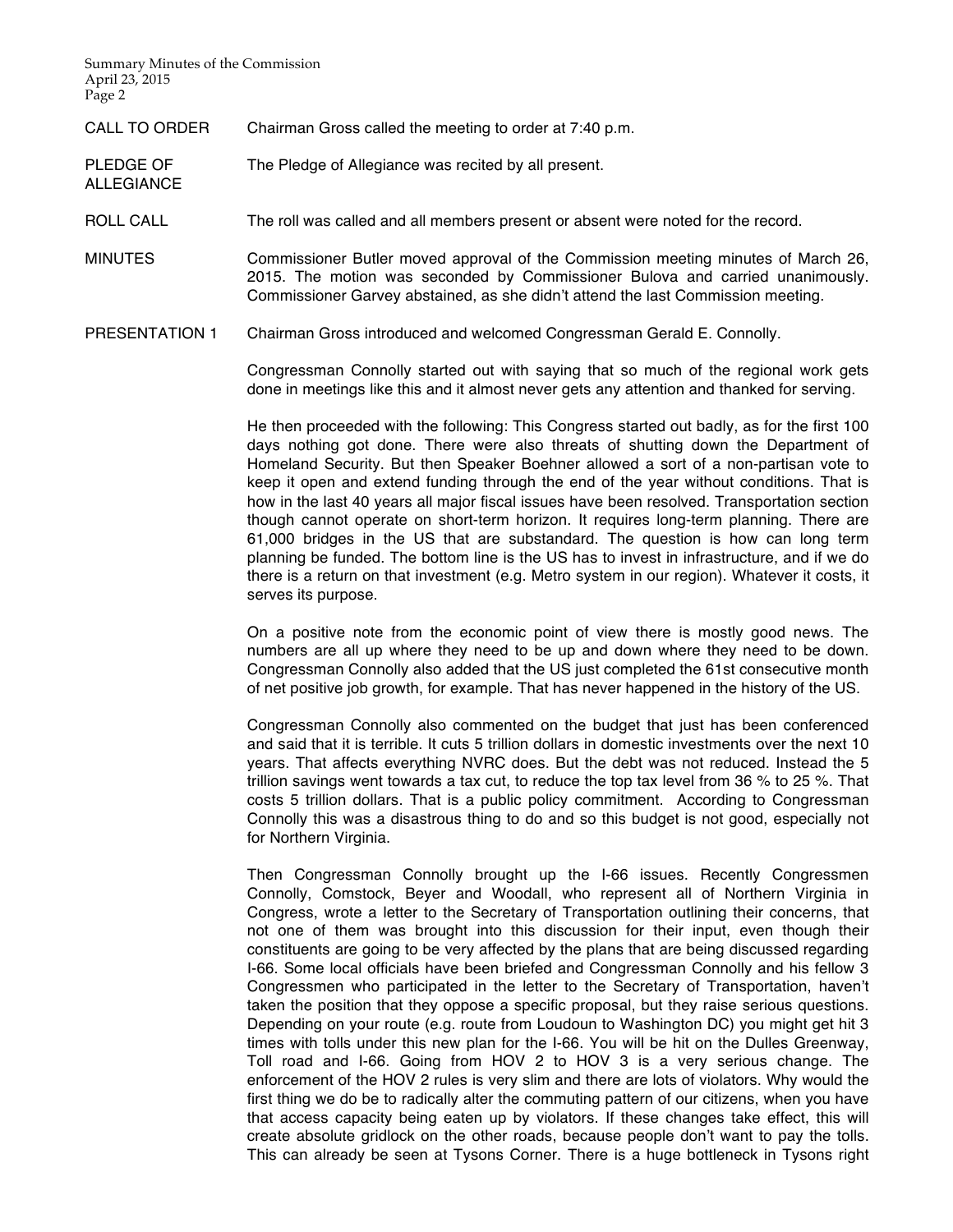before the final toll on the beltway. Everybody gets off at Route 7 to avoid that one toll and it creates enormous traffic jams on route 7 and Tysons, all because of toll diversion. If this happens on I-66, he is afraid that it is going to have a huge spill off on Route 29, 50 and 123. We already have that now. If I-66 shuts down because of an accident or any other incident that occurs on I-66, these routes become parking lots. Maybe this can be worked out, but a dialogue with the Northern Virginia citizens is needed. Congressman Connolly further said that they were so alarmed at a briefing they received last week, which was the first time they heard it was this far along, that they wrote a letter to the Secretary of Transportation and released it deliberately to try and slow down the process to allow input. If it is decided that's the plan and it makes sense and there are no other better alternatives, then fair enough, but the current lack of consultation is hard to understand. So Congressmen Connolly, Comstock, Beyer and Woodall are going to meet with Secretary Layne next week, but Congressman Connolly wanted the Commissioners to know why they did what they did as this is a profound change.

*Questions and answers* Commissioner Cook commented that Fairfax County has been briefed 2-3 times on this I-66 issue and added that he is surprised that Congressman Connolly and his fellow Northern Virginia Congressmen haven't been briefed. But this is not new to Fairfax County, whose board was working on this for a long time. He understands Congressman Connolly's concern about not being involved in the dialogue though.

> Commissioner Bulova added that she was shocked when she heard that members of Congress have not been briefed. But Fairfax County did give input on property concerns, etc. She then pointed out that she shares Congressman Connolly's concern about shifting from HOV 2 to HOV 3.

> Commissioner Parrish thanked Congressman Connolly for coming and added that the City of Manassas hasn't been briefed at all on the I-66 plans. And so he is glad that the Congressmen decided to get involved. There is more work to be done here. The regional partner that apparently has been chosen to work with the state on this is NVTC not NVTA, which is a question mark at least to his mind. So he is very appreciative of the fact that Congressman Connolly brought this up and that he is getting involved into it as this is a substantial set of decisions that will take place with regard to a road that has served all of our communities so well.

> Commissioner Garvey added that Arlington County Council hasn't been briefed on the I-66 issue and that she was not aware of the progress in plans. Commissioners Merkel and Butler confirmed that neither Town of Herndon nor Town of Leesburg has been briefed.

Chairman Gross added that there is a need for additional outreach.

Congressman Connolly then told the Commissioners that he will keep them informed of any updates and that something needs to be done with this I-66 plan, but it has to be least inconvenient for everyone.

PRESENTATION 2 Chairman Gross introduced and welcomed Alan Ford, who is the President of the Potowmack Chapter of Virginia Native Plant Society and the Plant NOVA Natives Steering Committee Chair.

> Mr. Ford thanked the Northern Virginia Regional Commission on behalf of the Plant Nova Natives Campaign Steering Committee for the support. This campaign is an effective collaboration of many agencies, advocacy groups and individuals committed to the goal of increasing the use of native plants in the newer landscape in our region.

> The Plant Nova Natives Campaign is currently unfunded and while they are applying for grants the campaign continues through dedicated volunteers.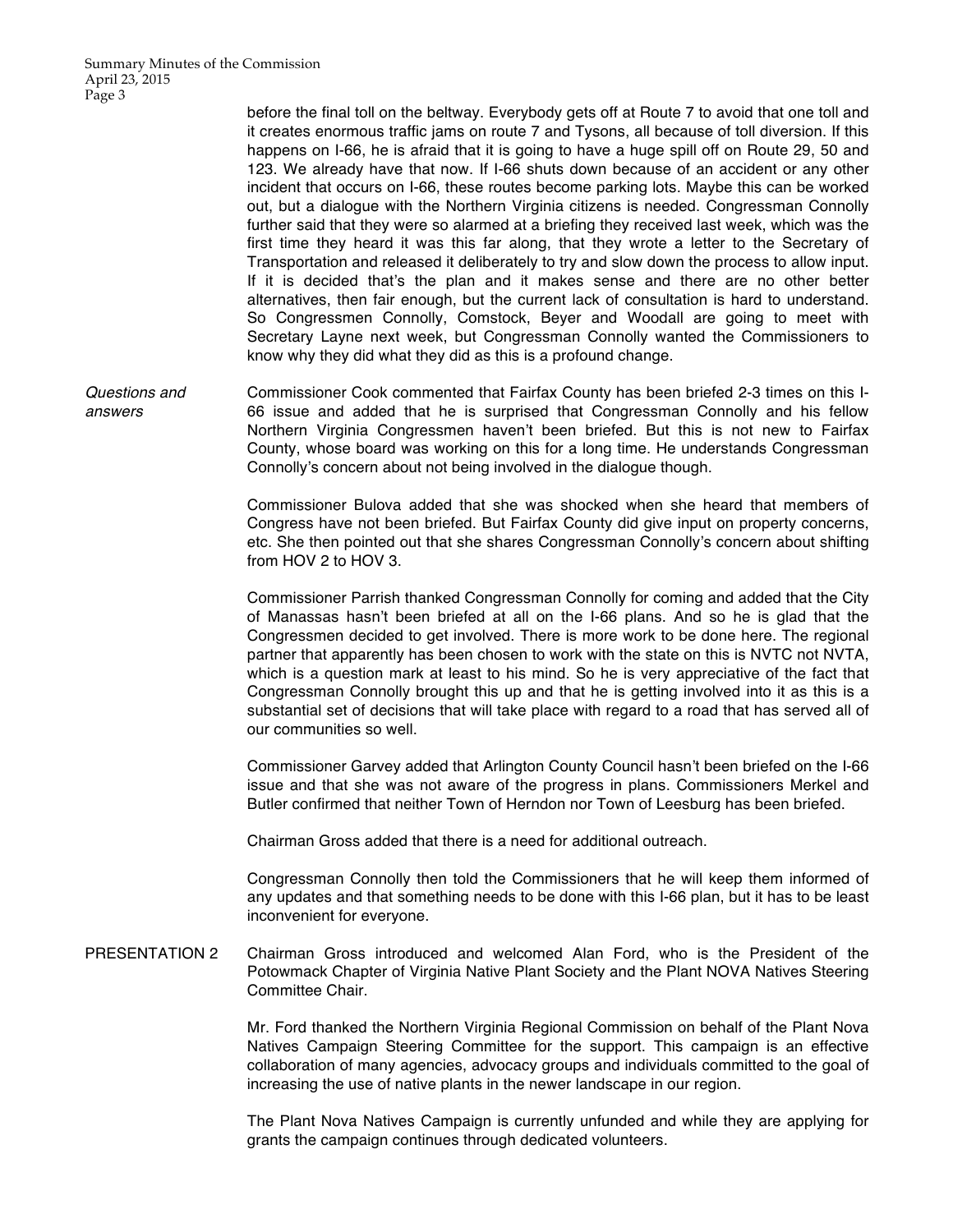Summary Minutes of the Commission April 23, 2015 Page 4

> Native Plants provide smart cost effective resources for landscaping, for cooling the air and improving air quality, for enhancing the regions natural beauty, etc. For these reasons the native plants are an essential component in stabilizing, maintaining and improving the landscape in the Chesapeake Bay watershed.

> Mr. Ford also talked about the importance of maintaining a native plant stock and where we can find further information to educate ourselves on this matter (e.g. guidebook or www.plantnovanatives.org).

*Questions and answers* Mr. Gibb mentioned Nancy Vehrs, whom he met a week before this Commission meeting and that she was very enthusiastic about this program. He added that it has been a huge success and he referred to the guidebook, which clearly explains why it is important to put native plants in the Northern Virginia landscape. He then asked Corey Miles (NVRC staff) to add to that. She mentioned that there is roughly 9000 dollars in private donations that came in to fund the new edition of this guide, which is being sold for 5 dollars each and all the profit from this guide goes back into a fund for guide printing.

> Chairman Gross added that the guidebook is very readable and understandable and asked if the nursery stock of our native species is more available now, since this was a problem in the past.

> Mr. Ford explained that this is a long-term effort. It is recognized that there are 3 different stakeholders involved -> 1. Home/Property owner; 2. Sellers/Commercial Retailers; 3. Growers. The first and strongest effort has been on developing and putting this guide out for the homeowner. It is recognized that driving demand will drive supply. The next step is working with commercial retailers, letting them know that this guide is available, that the public is going to be asking for these plants. The third step is to say to the growers what they need to be growing. There is evidence that more people are paying more attention to this message and he is hopeful that he is going to start seeing more native plants regularly available and identified as native plants in the nurseries.

> Commissioner Bulova asked if the Redbud tree is appropriate to grow which Mr. Ford affirmed and added that these trees can be bought commercially.

> Commissioner Garvey asked if there is a list available online of nurseries that are selling native plants. Mr. Ford affirmed (www.plantnovanatives.org).

> Commissioner Parrish thanked Mr. Ford for the guide and added that this will help to know what plants should be planted.

> Chairman Gross asked the volunteers of the NOVA Native Plants Campaign to introduce themselves (names mentioned on p. 1 of the Commission minutes under "Others present").

PRESENTATION 3 Chairman Gross asked Ken Billingsley (NVRC staff) to present his findings on the impact of defense spending in Northern Virginia. (-> presentation was distributed), which he did.

> Chairman Gross added that the numbers are still in draft form, so she cautioned not to use these just yet, as there will be updates and refinements.

> Mr. Gibb commented that the large percentages will not change and that is the intention of this presentation to show the impact on Northern Virginia and how overwhelming it is.

EXECUTIVE DIRECTOR'S REPORT

Printed copies of the report were distributed and Mr. Gibb went through the slides:

• Four Mile Run Ground Breaking Ceremony Set – May 20 at 5:30 pm